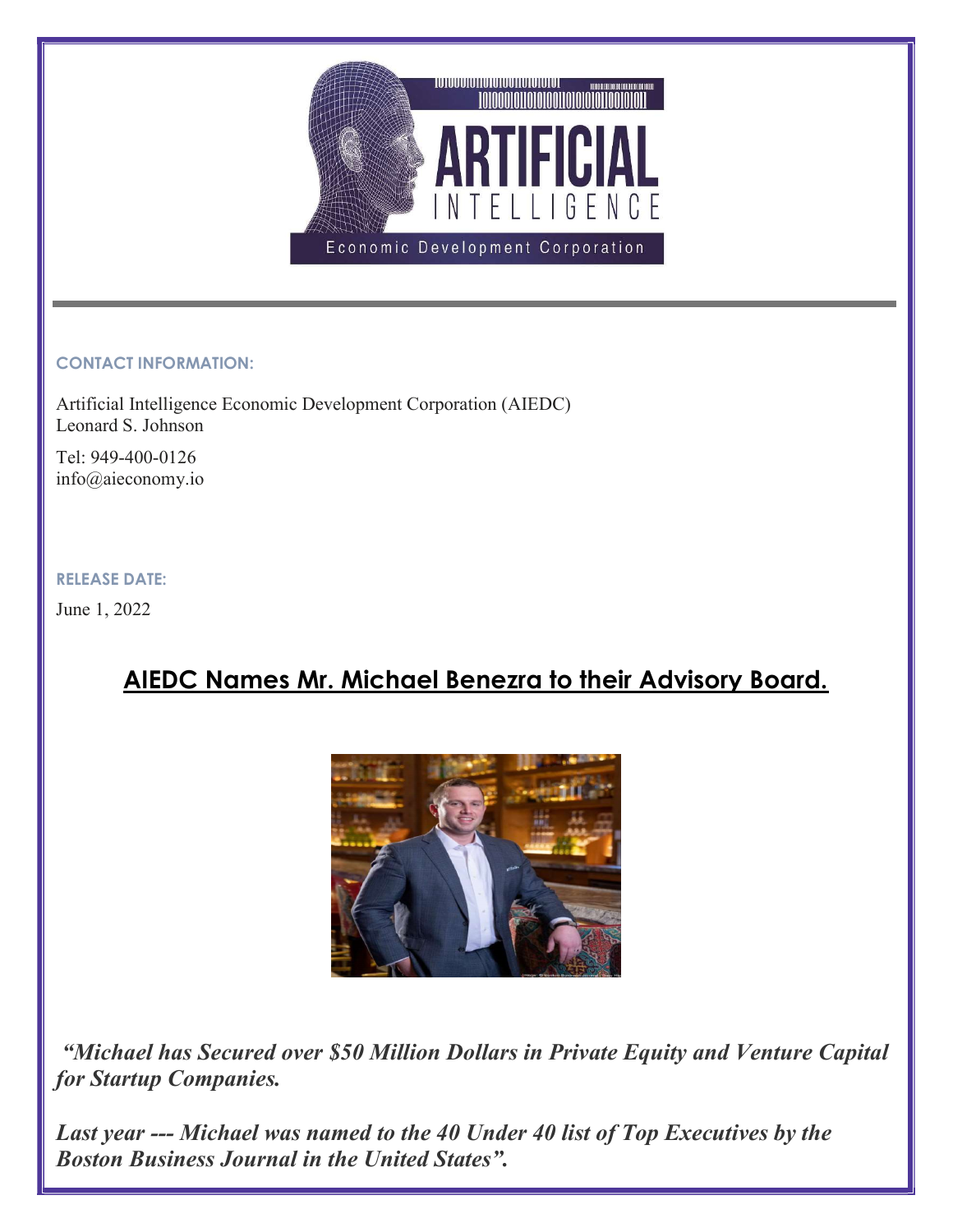## Mr. Benezra's Brief Biography

In 2021, Michael was named to the 40 Under 40 list of Executives by the Boston Business Journal. Michael co-founded the GK Fund – the first nonprofit fund to provide capital, corporate legal assistance and mentoring to BIPOC and women owned companies in Massachusetts. GK Fund has since raised one million, supported fifteen BIPOC founded startups and helped to raise the valuation of their first grantee from \$1 million to \$5 million in six months. While running the fund, Benezra serves as the COO of CPC Global, overseeing and managing the official tourism campaign for the City of Boston (All Inclusive Boston), which includes \$4.5 million funding and eighteen subcontracting companies.

In his previous role, he served as the Economic Attaché' to Israel's Ministry of Foreign Affairs, working to advance trade, raise capital for Israeli companies and lead procurement for the nation in the New England region. Among his achievements include,

## Macro Economic Achievements

- Secured over \$50 million in private equity and venture capital for Israeli founded startup companies between FY2017 – 2020.
- Led \$25 million procurement deal between Israel's Ministry of Health and Moderna for the delivery and supply of over three million mRNA vaccine doses.
- Brokered the first international agreement between the State of Israel and Cabo Verde, securing \$250 million in financing through the USAID Power Africa Initiative to build and operate Cape Verde's solar grid through 2030.
- Secured \$6 million in binational funding to support projects between Israeli companies and Cigna Healthcare.

Beforehand, Benezra worked on legislative affairs for the U.S. Department of Commerce under the Obama Administration during the spill in the Gulf of Macondo and assisted in the reorganization of the Mineral Management Service, Office of Governor of Massachusetts, Office of the Governor of Washington State, U.S. House of Representatives and as the Research Director for the Harvard Law School Project on Disability. Michael earned his Bachelors in Social Policy from the University of Washington, and his Masters in Government from Harvard University.

Currently, Michael serves as a mentor for the Mass Challenge U.S. Accelerator Program, and on the Board of Directors for Housing Forward, Mental Health Association of Massachusetts, Meeting House Hill Neighborhood Association and New England Israeli Business Council of Massachusetts.